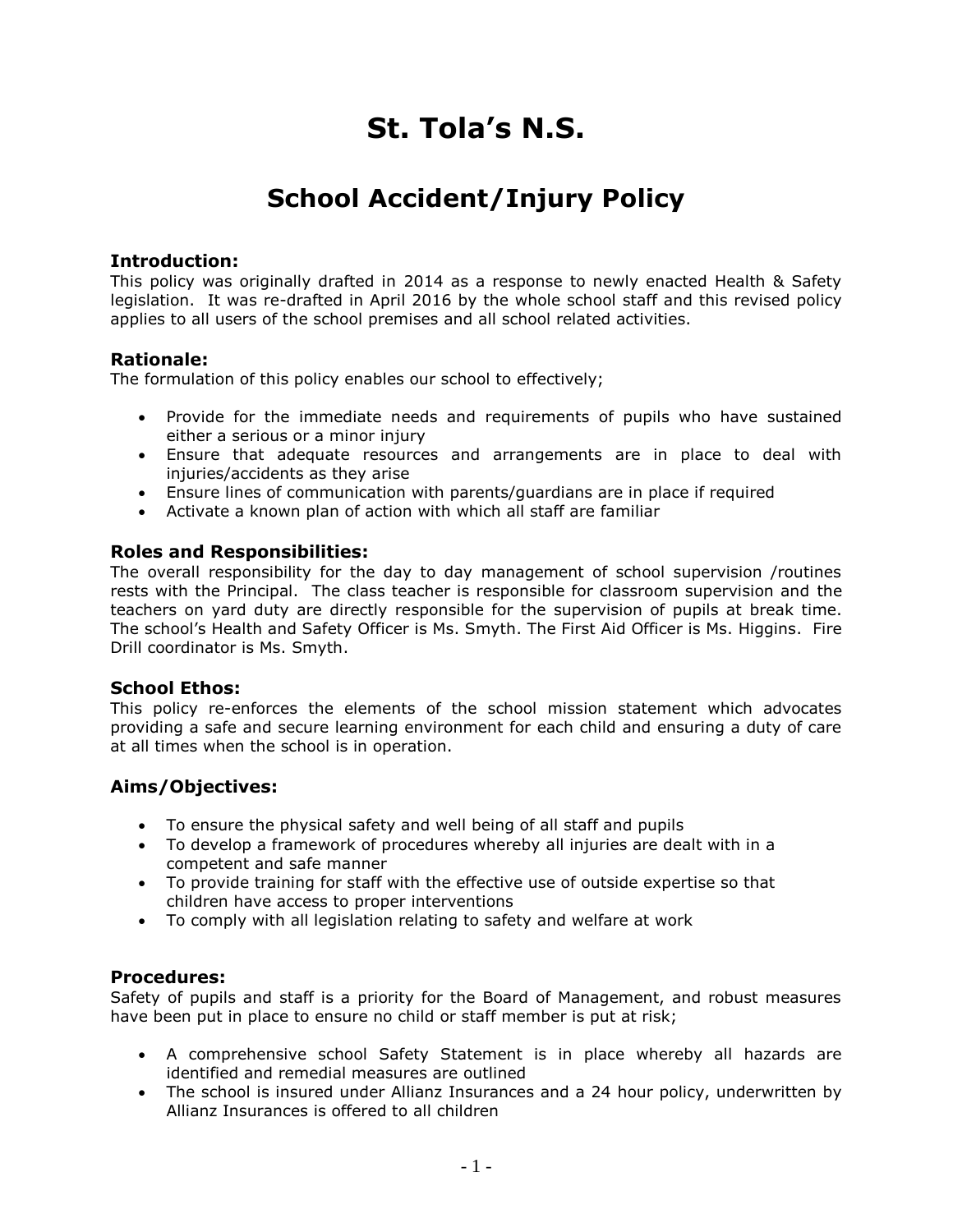- All staff have received Early Years First Aid training (October 2016) and this training will be updated again in October 2018.
- Each classroom teacher regularly instructs his/her class on issues relating to safety in the class/yard. Dangerous practices such as climbing trees, climbing goalposts, throwing stones, running fast in the Infant areas, engaging in "horseplay", fighting etc. are subject to severe sanctions (see School Anti-Bullying and Discipline Policies)
- Specific procedures are in place in the event of accidents see Early Years First Aid Handbook (a copy of this handbook is available in the First Aid bag
- There are at least 2 teachers and 2 adults (SNA Staff) on yard duty at all times.

### **Minor Accident/Injury**

The injured party is initially looked after by the teacher/ SNA on yard duty. If deemed necessary, the child will be taken to the 'sick bay' beside the Staff Room. No medicines are administered but cuts are cleaned with anti septic wipes and bandages/plasters applied if deemed appropriate. The use of plastic gloves is advised at all times. Parents are notified as a matter of protocol. Injuries are recorded in the 'Yard Book'

### **More Serious Accidents/Injuries**

If considered safe to do so, the injured party is taken to the sick bay area or may be attended to on the accident site. The attending teacher or SNA will ensure the area is safe and will then attend to the injured person. Parents/guardians are immediately informed, particularly if there is a suspicion of broken bones/head or eye injuries. The child is kept under intense observation until parents /guardians arrive, with the emphasis on making the child as comfortable and as settled as possible.

#### **Very Serious Injuries**

In the event of a very serious injury, parents/guardians are immediately contacted. If the considered opinion of the staff is that immediate professional help is required, a 999 call is made and an ambulance is called. On rare occasions the staff may agree that taking the child to Accident & Emergency in a private car is a more prudent option particularly in the case of rapid blood loss but this will only be acted upon in extreme emergencies and ONLY after the hospital/ ambulance staff have advised to do so e.g. if no ambulance is available. Parents are kept informed of developing situations.

# **Categories of Injury/School Procedures**

## **Minor Cuts and Bruises**

#### **Method:**

In all cases of injury it is understood that there is at least one teacher on yard duty.

- Clean around cuts using antiseptic wipe/cloth, cleaning from the centre outwards
- Gloves are used at all times to reduce risk of spread of infection
- A check is carried out to locate small bodies which may be embedded in the wound
- Plaster, gauze or lint is placed on the wound
- Teacher observation is maintained
- Children are advised to show/tell parents
- In sports, helmets and gum shields must be worn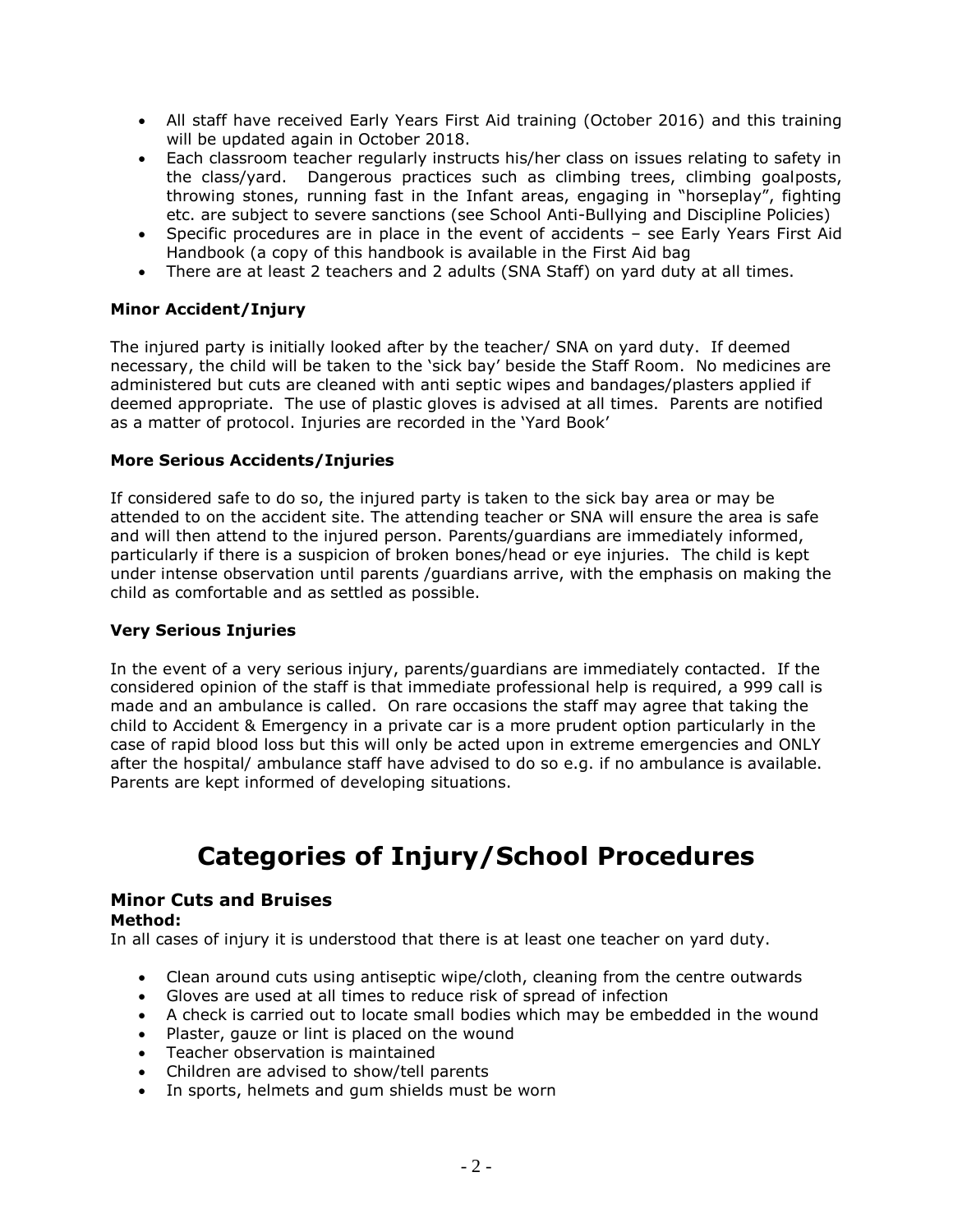# **Sprains/Bruises**

## **Method:**

- In the event of a sprain/bruise, the process of rest, ice, compress and elevate is implemented
- If in doubt, parent/s are contacted
- Teacher observation is maintained

## **Faints and Shocks**

- Lie the casualty down
- Raise the legs above the level of the heart
- Loosen any tight clothing
- Ensure there is fresh air
- Keep crowds away
- Reassure casualty when they recover
- Contact parents
- The event is subsequently recorded in the Accident Book

## **Severe Bleeding**

- Act instantly Go, Go, Go!
- Set or lie the injured party down
- Press down on wound using gloves
- Lift (if possible) the injured part above the level of the heart
- Put a clean dressing over the wound and secure it firmly with a bandage
- If blood shows through the dressing then place another one over the first and bandage firmly
- Treat for shock
- **GET HELP!**
- Contact parents
- If very serious contact casualty immediately
- Record in accident book

## **Burns/Scalds**

- Immediately remove child from danger area
- Cool burnt area with cold running water
- Remove rings etc. and other tight fitting accessories
- Do not remove objects stuck to skin
- In the event of a minor burn use a special burn gauze/burneze

## **Unconsciousness – Call 999 Immediately**

- Ring for medical help
- Place child in recovery position only if safe to do so
- Ring for parents immediately
- Check for broken bones, neck or back injury
- If subject is not breathing, artificial respiration is applied (CPR)
- Other children are kept away

# **Stings/Bites**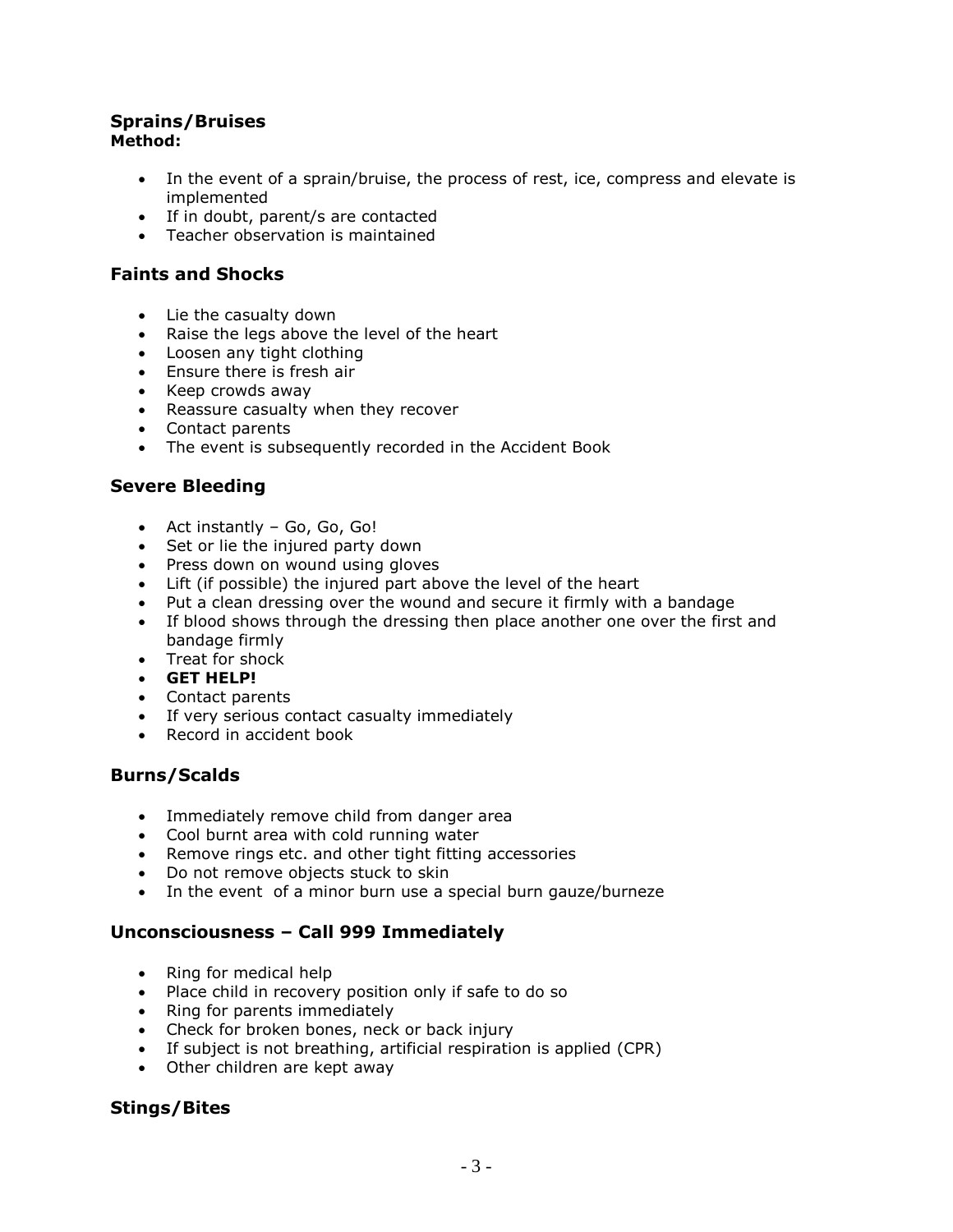- Vinegar is used for wasp stings
- Bread soda is used for bee stings
- If case is serious, (i.e. an epi-pen required) a 999 call is made and parent/s are contacted immediately

The First Aid Policy is based on collective teacher input. The teacher on yard duty is automatically assisted by all other teachers in the case of a serious injury.

### **Resources:**

Three first aid boxes are located in strategic areas of the school. All staff are aware of these locations. The contents of such boxes are replenished when deemed necessary by the Health and Safety Officer or some other designated staff member (School Secretary).

### **Record Keeping:**

All accidents/injuries are recorded in the Accident Report Book (Yard Book) which is located in the staff room. One Accident Report Book covers all children in the school. Teachers are required to keep a separate copy of accident report forms (Appended) relating to injuries sustained by children in their class. The accident report form lists date and time of accident, witnesses, nature of injuries, a brief description of the circumstance of the accident, procedures followed by staff etc. Very serious injuries will be notified to the schools insurers - Special Incident Report Form. Relevant medical information on all pupils is obtained at time of enrolment. This section asks parents to list allergies and other medical conditions their child may have.

### **Evaluation:**

The success of this policy is measured from set criteria;

- Maintaining a relatively accident free school environment
- Positive feedback from staff, parents, children
- Continual yard observation of behaviour by all staff engaged in supervision duties
- Monitoring and evaluation at staff meetings

### **Ratification:**

This revised policy was ratified by the Board of Management in June 2016

Signed Board of Management, Fr. Heaney

Principal: Fidelma Gaffney

# **APPENDIX 1**